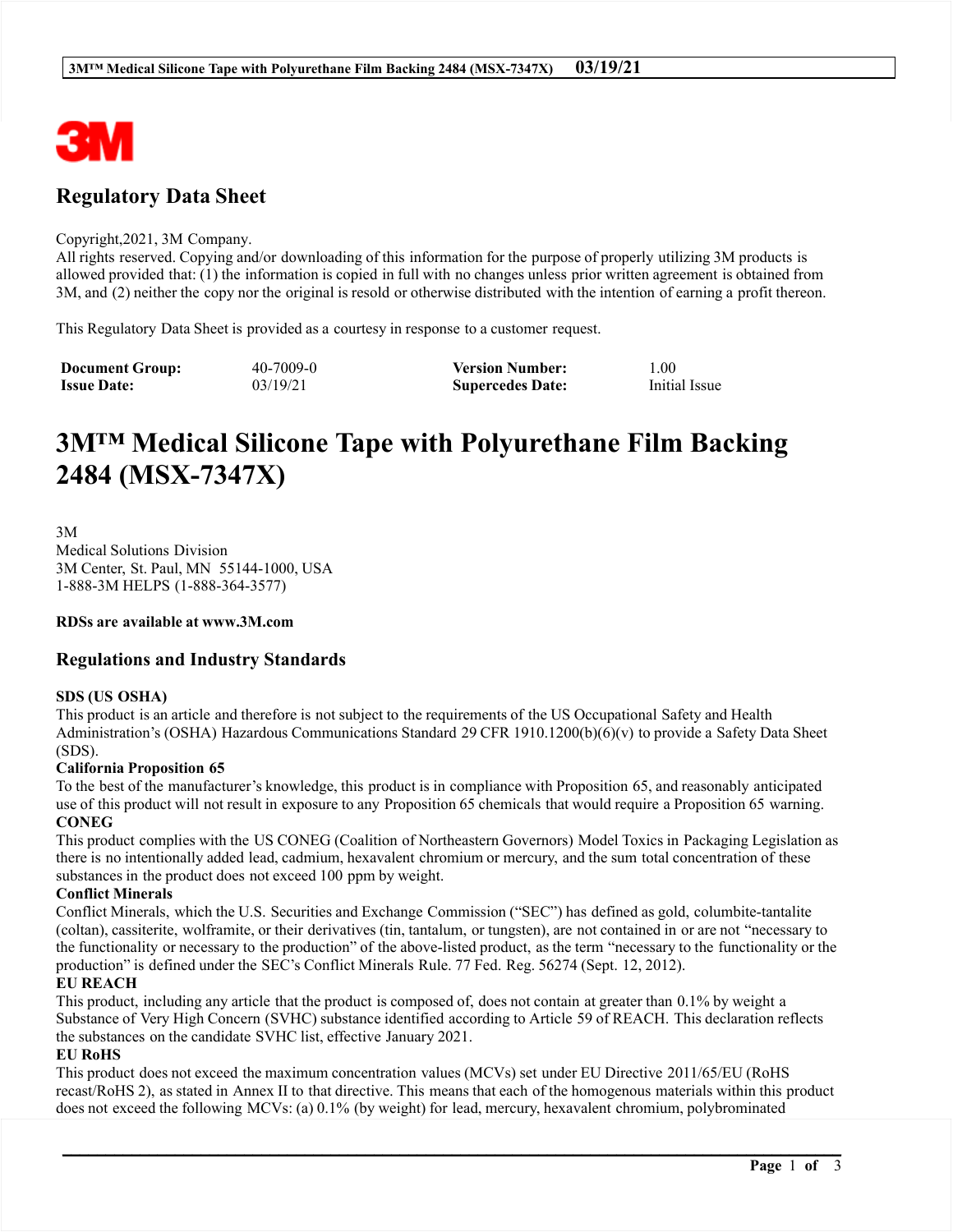biphenyls or polybrominated diphenyl ethers; and (b) 0.01% (by weight) for cadmium. **EU RoHS Phthalates** 

This product does not exceed the maximum concentration values (MCVs) for phthalates set under EU Directive 2011/65/EU (RoHS recast/RoHS 2), as amended by EU 2015/863, which applies to finished EEE after July 22, 2019 for Category 1-7, 10-11 products and after July 22, 2021 for Category 8 and 9 products. This means that each of the homogeneous materials within this product does not exceed the MCV of 0.1% (by weight) for each of the following phthalates: DEHP, BBP, DBP, and DIBP.

### **Chemicals and/or Compounds of Interest**

Acrylamide (CAS 79-06-1): Not intentionally added. Alkylphenol (AP) : Not intentionally added. Alkylphenolethoxylates (APE) : Not intentionally added. **Antimony and (Sb) Compounds:** Not intentionally added. Arsenic and (As) Compounds : Not intentionally added. Asbestos: Not intentionally added. Bisphenol A (BPA) (CAS 80-05-7) : Not intentionally added. Butyl Benzyl Phthalate (BBP) (CAS 85-68-7): Not intentionally added. Butylated Hydroxytoluene (BHT) (128-37-0) : Not intentionally added. Cadmium and (Cd) Compounds: Not intentionally added. Chromium and (Cr) Compounds : Not intentionally added. Colophony (Rosin) (CAS 8050-09-7): Not intentionally added. Crystalline Silica: Not intentionally added. Di(2-Ethylhexyl) Phthalate (DEHP) (CAS 117-81-7) : Not intentionally added. Di(Methoxyethyl) Phthalate (DMEP) (CAS 117-82-8) : Not intentionally added. Dibutyl Phthalate (DBP) (CAS 84-74-2) : Not intentionally added. Dibutyl Tin Compounds: Not intentionally added. Diisobutyl Phthalate (DIBP) (CAS 84-69-5) : Not intentionally added. Diisodecyl Phthalate (DIDP): Not intentionally added. Diisononyl Phthalate (DINP) : Not intentionally added. Dimethylacetamide (CAS 127-19-5): Not intentionally added. Di-n-Octyl Phthalate (DNOP) (CAS 117-84-0) : Not intentionally added. Formaldehyde (CAS 50-00-0): Not intentionally added. Halogenated Flame Retardants: Not intentionally added. Hexavalent Chromium and (Cr+6) Compounds : Not intentionally added. Isobornyl Acrylate (CAS 5888-33-5): Not intentionally added. Lead and (Pb) Compounds : Not intentionally added. Materials of Human or Animal Origin : Not intentionally added. Mercury and (Hg) Compounds: Not intentionally added. Natural Rubber Latex : This product is not made with natural rubber latex. Nonylphenol (NP) : Not intentionally added. Nonylphenol Ethoxylates (NPE) : Not intentionally added. Perfluorooctanoic Acid (PFOA) (CAS 335-67-1) : Not intentionally added. **Phthalates**: Not intentionally added. Polyvinyl Chloride (PVC): Not intentionally added. Zinc and (Zn) Compounds : Not intentionally added.

Disclaimers: The information provided in this document related to material content represents 3M's knowledge and belief, which may be based in whole or in part on information provided by suppliers to 3M. This is intended to answer commonly asked questions about 3M products and is not intended to be a comprehensive listing of all substances that may be of interest or that may be regulated in this or other 3M products, nor is it intended to be a comprehensive summary of any and all regulations that may apply to this product. Where substances are listed, their listing does not infer or constitute a judgment as to their safety, environmental or health impacts. Information is supplied upon the condition that the persons receiving the same will make their own determination as to its suitability for their purposes prior to use. Customers are encouraged to consult with legal and regulatory experts to determine applicable regulations in light of intended use of the product.

Limitation of Remedies and Liability: In the event any Product is proven not to conform with the information in this document, then to the extent permitted by law, 3M's entire liability and Buyer's exclusive remedy, will be at 3M's option either: (i) replacement of Product with a conforming product, or (ii) refund